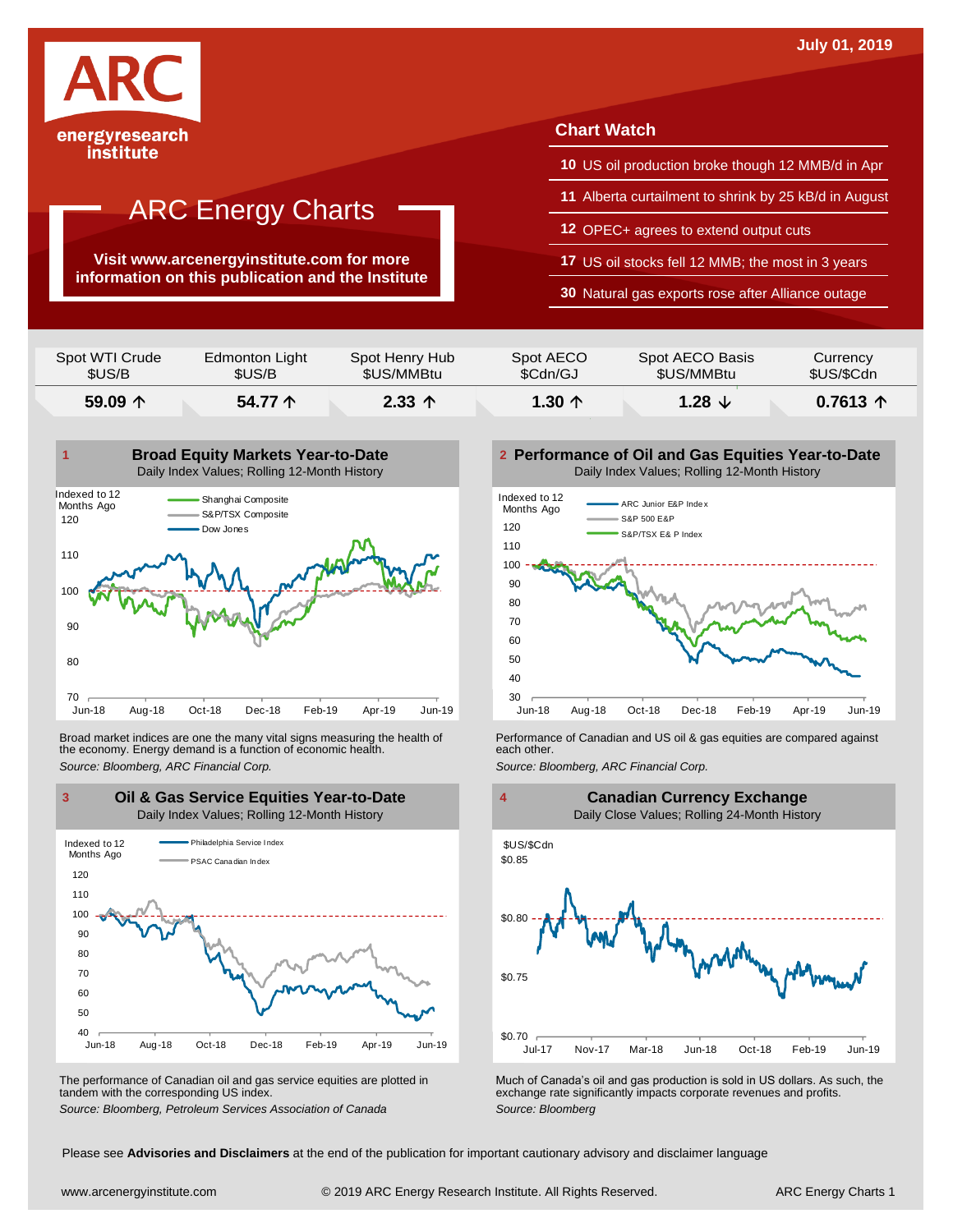**Crude Oil**

energyresearch institute

**WTI Crude Oil Price and Differential to Brent** Near-Month WTI and Brent Differential; Rolling 12-Month History 



North American crude oil prices can sometimes disconnect from global prices depending on regional supply and demand dynamics. *Source: Bloomberg*

#### **Canadian Heavy Oil Price Differential to WTI 8** Western Canadian Select (WCS) Differential; Rolling 12-Month History



The differential should reflect quality differences and transportation costs. Greater discounts can result from infrastructure or refinery outages. *Source: Bloomberg*



Rail is expected to grow as the pipelines have hit the limit for moving additional barrels of crude oil, and supply is still growing.

*Source: National Energy Board*



Forward prices for WTI are plotted against months in the calendar year. Years are distinguished by color and symbol coding. *Source: Bloomberg*

#### **Canadian Light Crude Oil Price Differential to WTI** WTI and Edmonton Light differential; Rolling 12-Month History



The differential should reflect the transportation cost from Alberta to Cushing. Greater discounts can result from infrastructure or refinery outages. *Source: Bloomberg*



The advancement of drilling and completion methods is increasing US crude oil production.

*Source: Bloomberg, U.S. Energy Information Administration*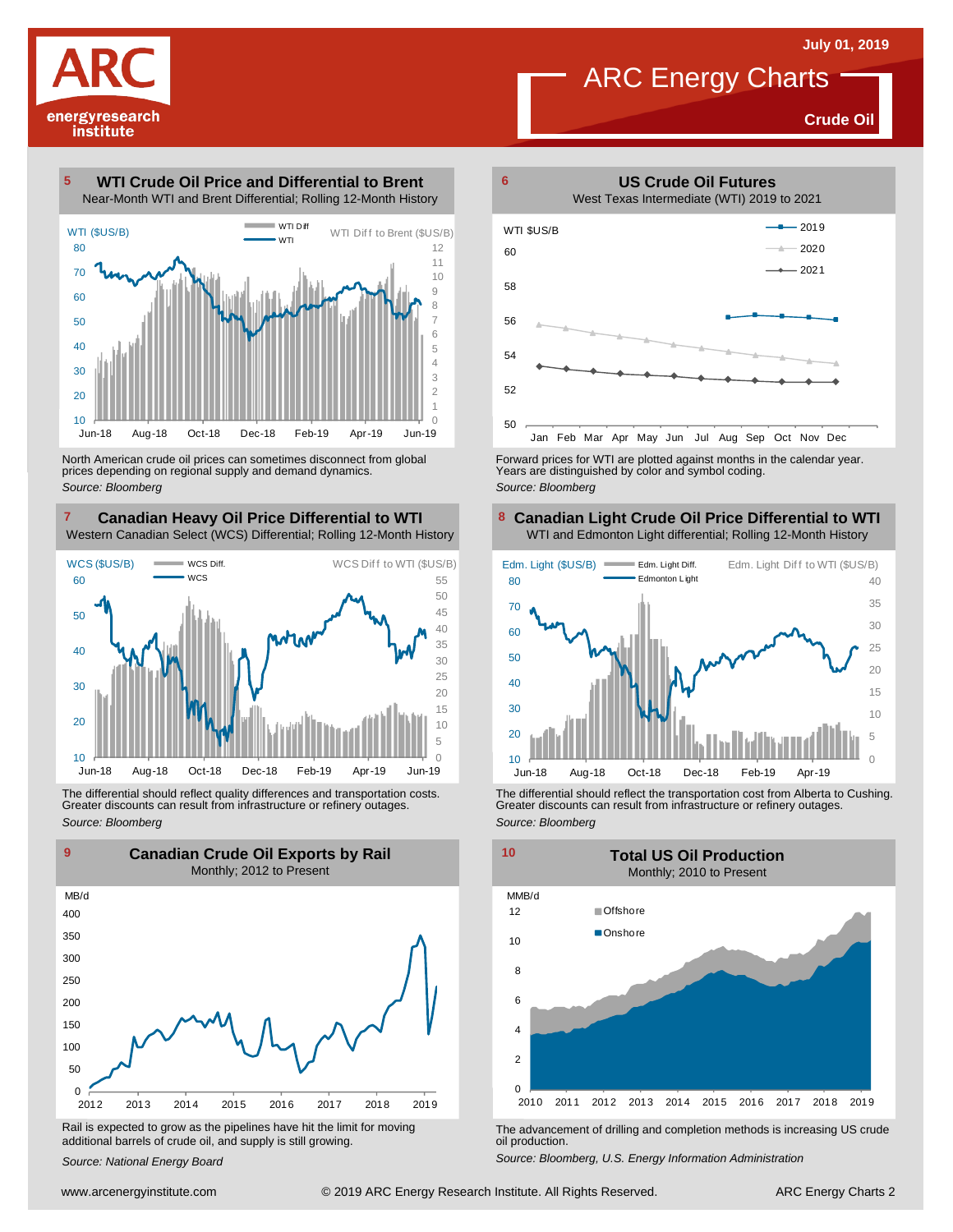**Crude Oil**





Most of Canada's oil production comes from Alberta; split between oil sands and conventional production. Most of Canada's oil production comes from Alberta; split between oil **Source:** OPEC's production levels relative to its sustainable and spare capacity<br>
Source: Alberta *Energy Regulator*<br>
Source: Petroleum Intelligence We



2010 2011 2012 2013 2014 2015 2016 2017 2018 2019 Negative numbers indicate a global crude shortfall, while positive numbers indicate an oversupply.

*Source: International Energy Agency*



Crude oil imports from Canada are taking market share from overseas imports.



influences global crude prices. *Source: Petroleum Intelligence Weekly*



Long contracts take the position that WTI oil price will increase, while short contracts expect a decline.

*Source: Bloomberg, U.S. Commodity Futures Trading Commission*

**16 US Exports of Crude Oil and Refined Products** Weekly Data; 2013 to Present



Um-13 Jan-14 Jan-15 Jan-16 Jan-17 Jan-18 Jan-19<br>
Crude oil imports from Canada are taking market share from overseas<br>
Source: U.S. Energy Information Administration<br>
Source: U.S. Energy Information Administration<br>
Www.arce *S*rude oil imports from Canada are taking market share from overseas The US exports more refined products than crude oil. With the rapid growth of imports.<br> *Source: U.S. Energy Information Administration*<br>
Source: U.S. E tight oil, most export growth should come from crude oil exports. *Source: U.S. Energy Information Administration*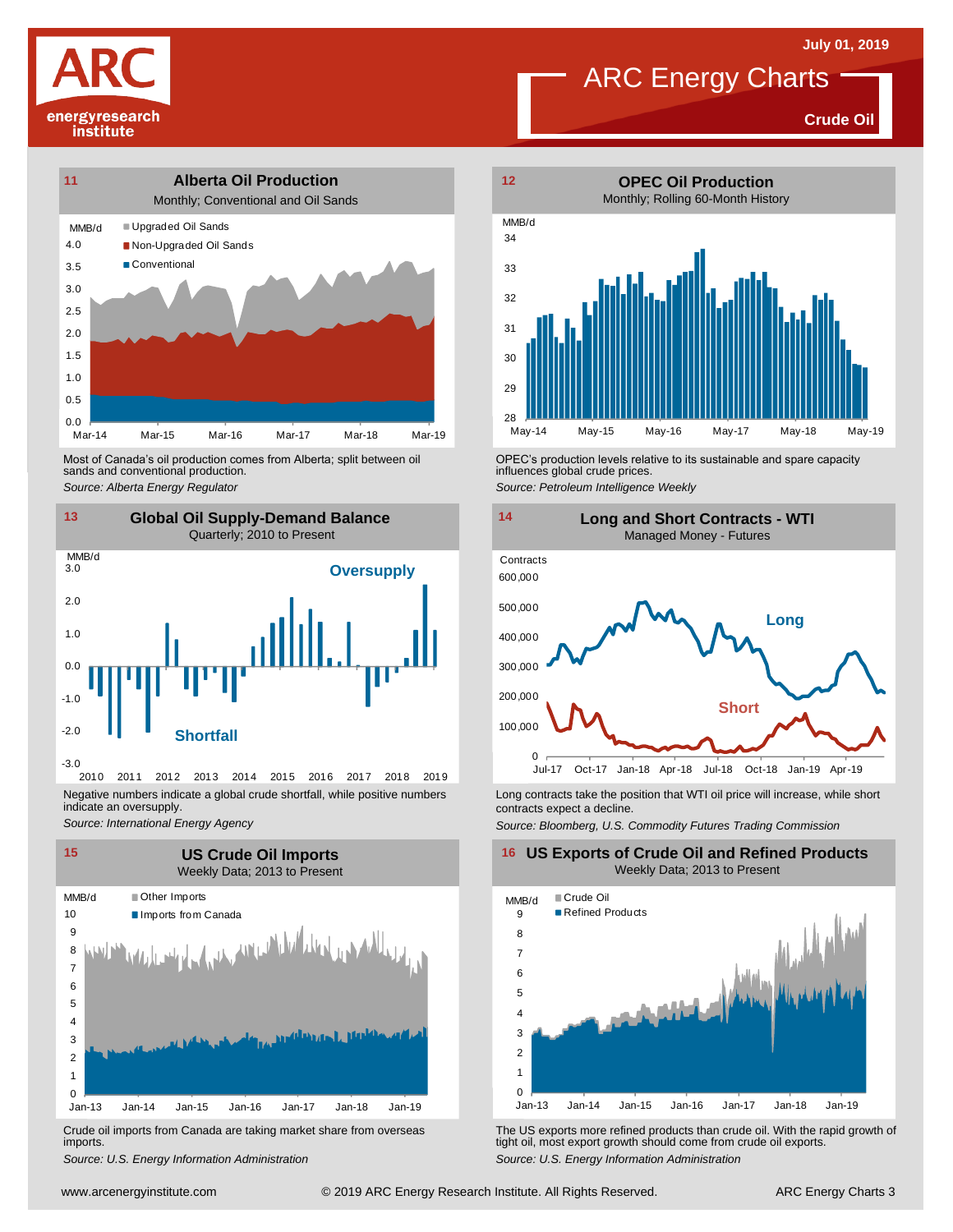**Crude Oil**





US crude oil stock levels can affect crude oil prices. Stock levels for the CECD stock levels can affect crude oil prices.<br>
Source: U.S. Energy Information Administration<br>
19 US Weekly Refinery Utilization Rates (%)<br>
Histo



Refinery utilization rates change the supply of refined products, impacting price. Utilization for the current year is blue.



Tracking US oil drilling by major play provides insight into the composition of US oil supply and growth trends.





Refinery utilization rates change the supply of refined products, impacting<br>
price. Utilization for the current year is blue.<br>
Source: U.S. Energy Information Administration<br>
Source: U.S. Energy Information Administration<br>

**Daily NGL Prices as a % of Edmonton Light**



We can be the matrix of the tomposition of the tomposition of Tracking US oil drilling by major play provides insight into the composition of US oil supply and growth trends.<br>
Source: Baker Hughes<br>
Source: Baker Hughes Sou Tracking US oil drilling by major play provides insight into the composition of<br>US oil supply and growth trends.<br>Source: Baker Hughes<br>Source: Baker Hughes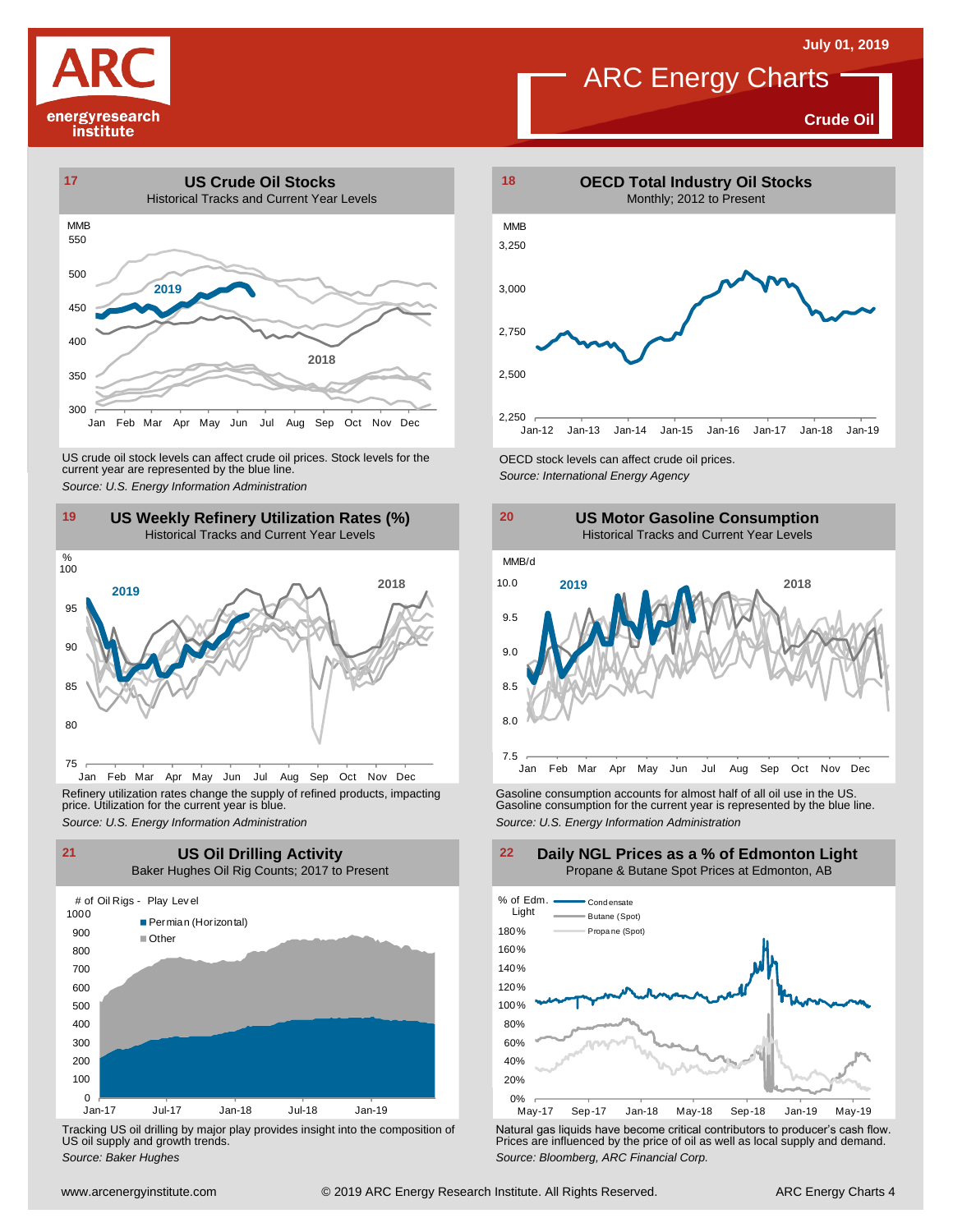**Natural Gas**

2020 2021

4.50 5.00 **23 Near-Month North American Natural Gas Prices 24** Daily Prices; Rolling 12-Month History **Henry Hub**

energyresearch institute



Near-month prices at AECO track Henry Hub prices, the exchange rate and the cost of transportation. Local factors can also affect price. *Source: Bloomberg*



Long contracts take the position that Henry Hub gas price will increase, while short contracts expect a decline. *Source: U.S. Commodity Futures Trading Commission* AECO forward prices mimic Henry Hub futures minus <sup>a</sup> differential. *Source: Bloomberg*



International natural gas prices strongly impact the economics of proposed LNG projects.

*Source: Bloomberg, Japanese Ministry of Economy, Trade and Industry*



Forward contract prices are plotted against months in the calendar year.<br>Years are distinguished by color and symbol coding. *Source: Bloomberg*

**Canadian Natural Gas Futures**



**26**



This graph illustrates when it may be economic to begin coal-gas switching in power generation. Average power plant efficiencies are assumed. *Source: Bloomberg*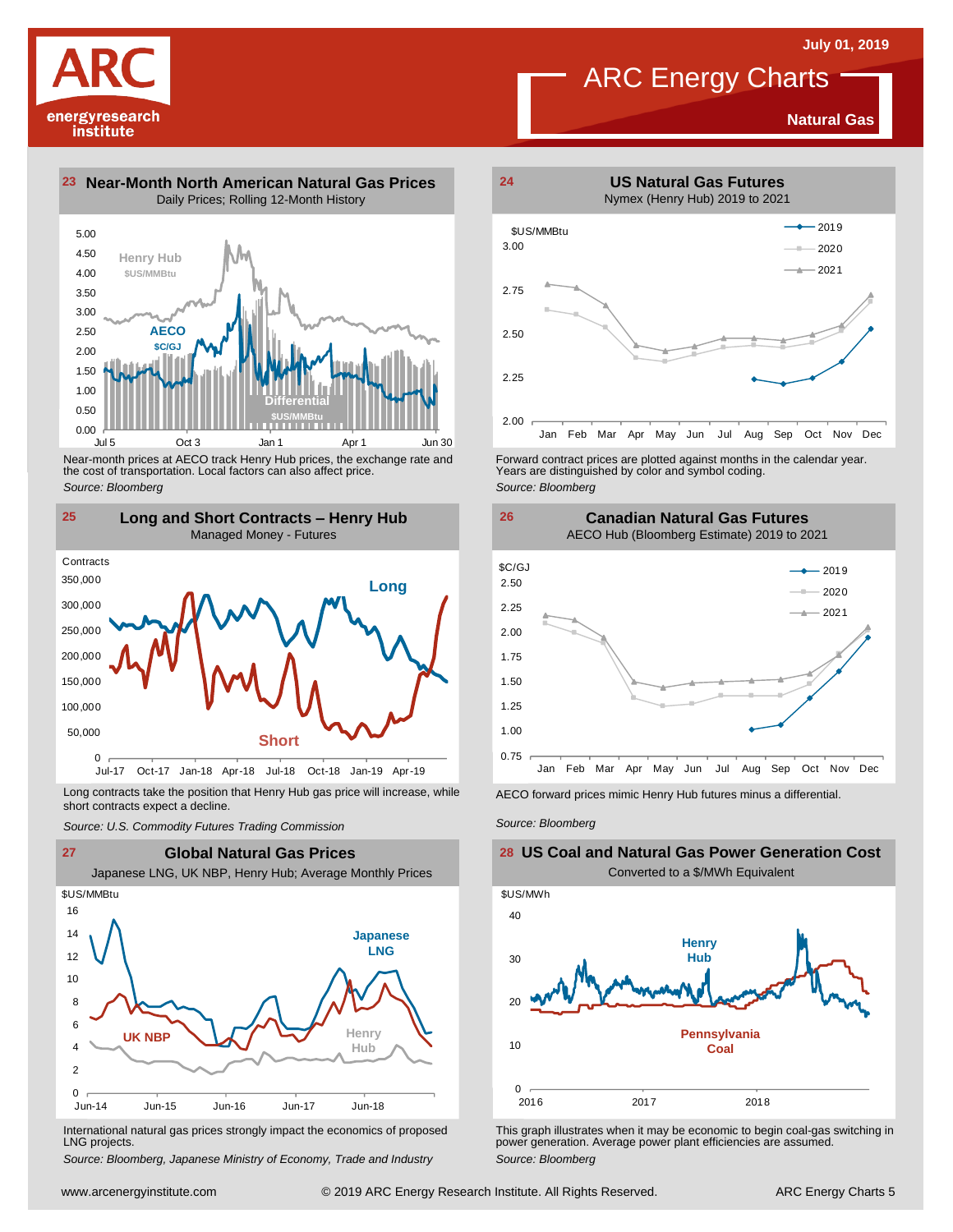



**Natural Gas**



North America has an integrated natural gas market. Prices are determined by regional supply and demand, and pipeline flows. *Source: Bloomberg*



The ability of gas producers to move gas out of the WCSB to eastern markets and the US is <sup>a</sup> major factor in local natural gas prices.



Using the Marting of the Way Jun Juli Augusta Control of the WCSB to eastern<br>
The ability of gas producers to move gas out of the WCSB to eastern<br>
markets and the US is a major factor in local natural gas prices.<br>
Source: The ability of gas producers to move gas out of the WCSB to eastern<br>
markets and the US is a major factor in local natural gas prices.<br>
Source: Various Pipeline Companies<br>
Source: Bentek<br>
Source: Bentek<br>
Source: Bentek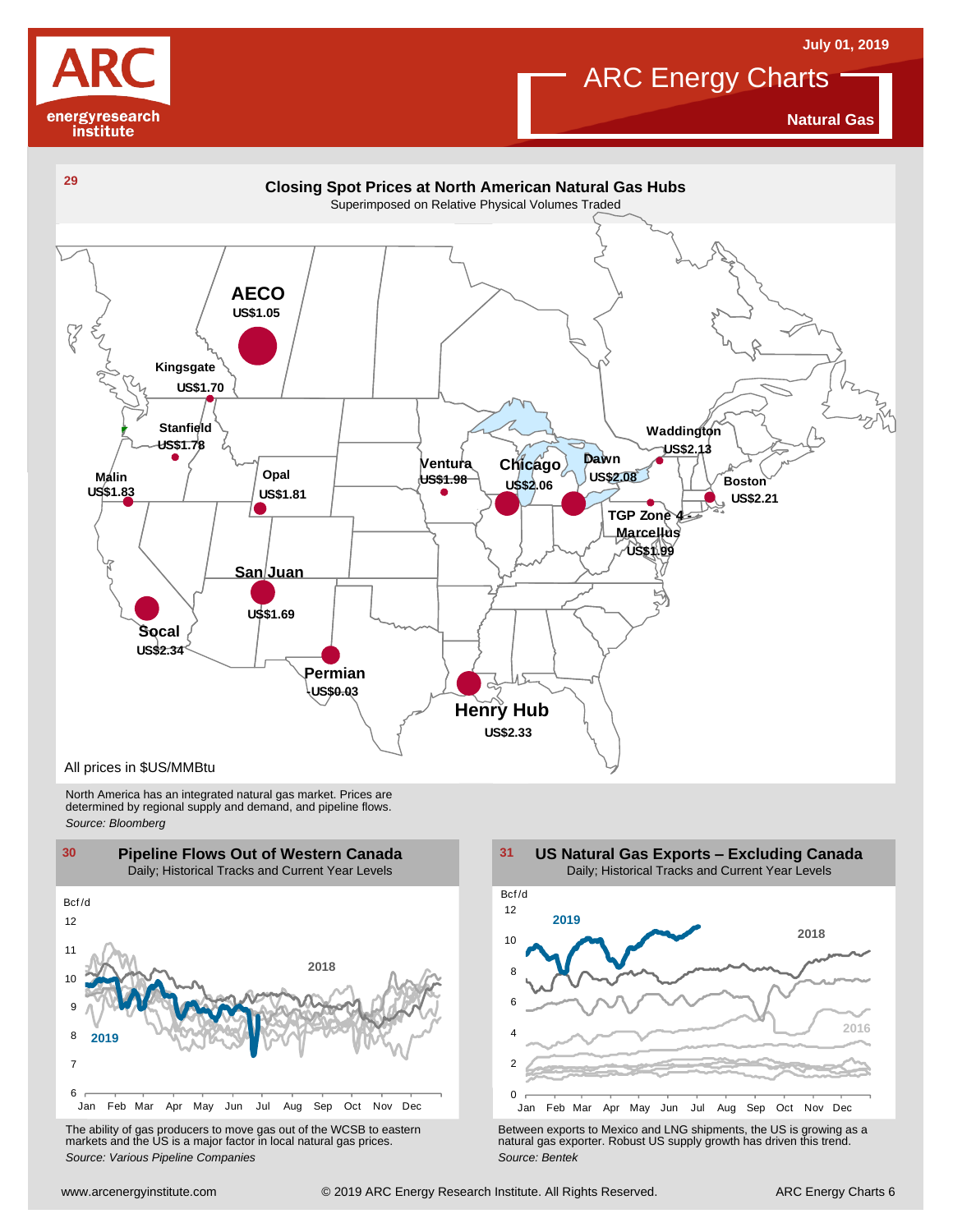

**Natural Gas**



Weekly natural gas demand is directly tied to the weather. The current year is in dark blue.



US production started ramping up in late 2007 and continues to grow year over year. *Source: Bentek*



Weekly gas storage reports provide <sup>a</sup> snapshot of supply and demand. Current year changes are represented by the blue line. Weekly gas storage reports provide a snapshot of supply and demand.<br>
The EIA reports changes in US natural gas inventories held in underground<br>
Source: U.S. Energy Information Administration<br>
Source: U.S. Energy Informatio



Weekly natural gas demand is directly tied to the weather. The current<br>year is in dark blue.<br>Source: National Oceanic and Atmospheric Administration<br>Source: Bentek<br>Source: Bentek



This includes receipts on the TCPL, Alliance, WestCoast and TransGas pipelines.

*Source: Various Pipeline Companies*

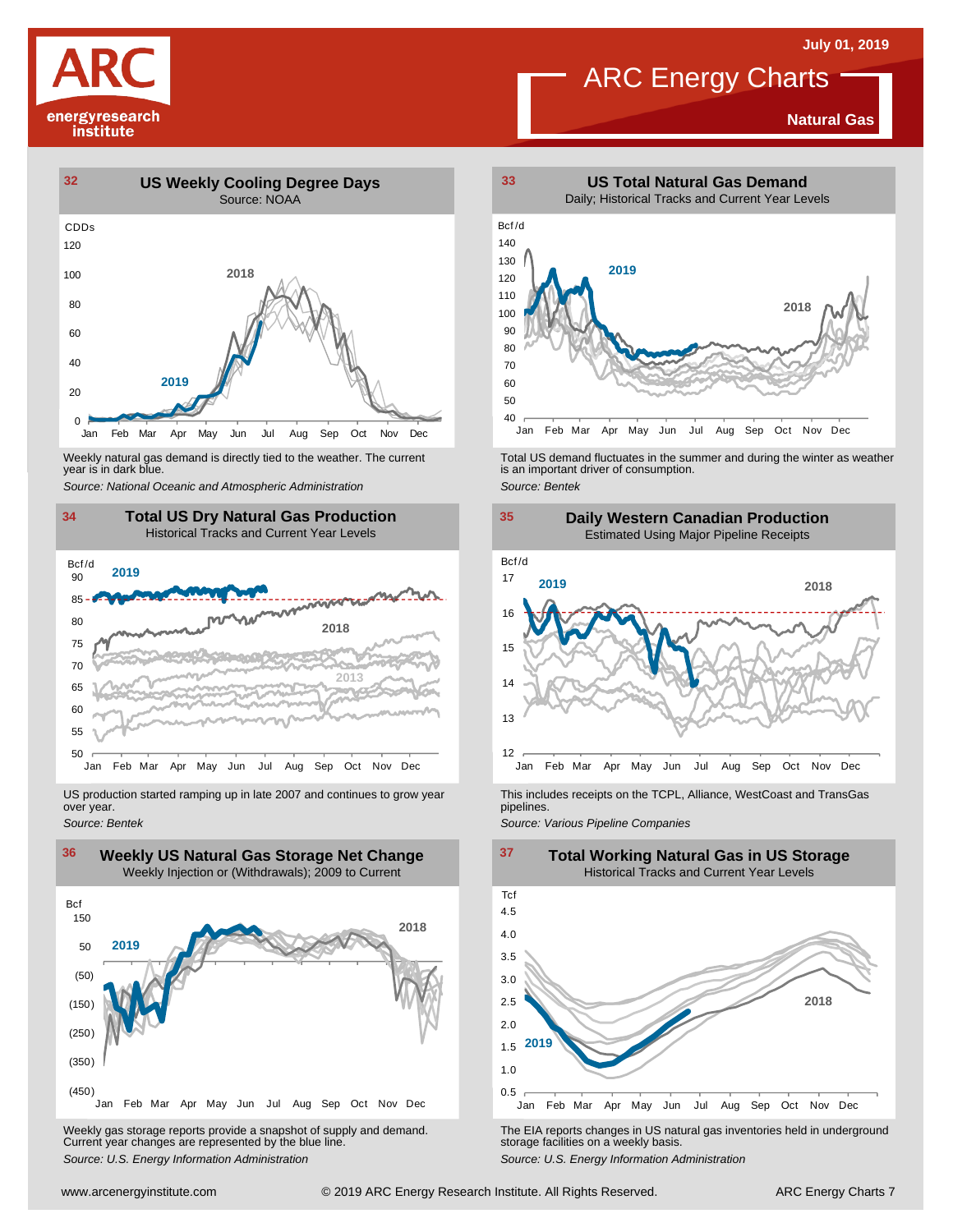

**Natural Gas and Other Indicators**





driven by new oil sands demand and power generation projects.

#### **40 41 Weekly Canadian Oil and Gas Drilling Activity** CAODC Drilling Rig Count; Current Year and Historical Tracks



Unlike US drilling activity, Canadian rigs are dispatched seasonally. Capital allocation by operators is driven by views of future oil and gas prices. *Source: CAODC*



Land prices are an important component of F&D costs. In Alberta, sales of petroleum and natural gas rights are held every two weeks. *Source: Alberta Department of Energy*



Alberta natural gas demand has grown steadily in recent years, largely **canada's natural gas storage level provid**es a good metric if the country is driven by new oil sands demand and power generation projects.<br>And the sto



Tracking US gas drilling by major play provides insight into the composition of US gas supply and growth trends. *Source: Baker Hughes*

**42 43 Alberta Crown Land Sales – Excluding Oil Sands Canadian Cumulative Well Completions** Current Year *vs* Years Prior



Relative year-over-year drilling activity is highlighted in this chart. Cumulative well completions for the current year are shown in blue. *Source: Daily Oil Bulletin/JWN*